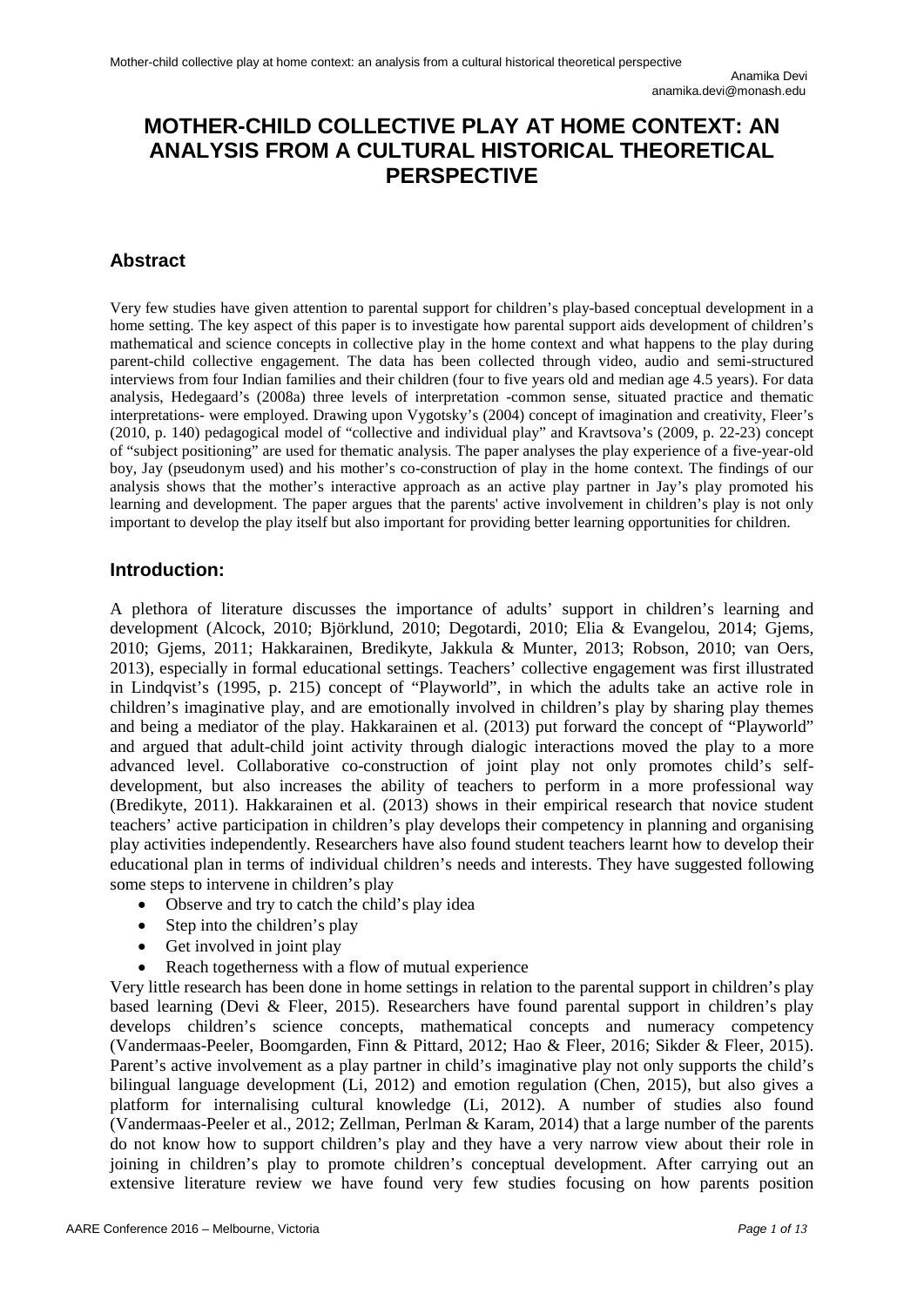themselves in children's play and what happens to the children's play after adults' active engagement in the play. Therefore, the aim of this paper is to investigate

Q1. What happens to the child's imaginative play during parent-child collective engagement? Q2. How do parents join in children's play in order to support children's development and learning?

To answer these research questions, the Vygotskian cultural historical approach has been applied to this study. It begins with discussion of related theoretical concepts, followed by the study design, the findings, and the conclusion.

### **Cultural historical theoretical framework:**

The dialectical relation between collective and individual imagining:

From the Vygotskian perspective, imagination is the internalisation of children's play and it is connected with collective social interaction in real life. Vygotsky (2004) argues that the imagination is associated with reality and "everything the imagination creates is always based on elements taken from reality" (p. 13). Vygotsky argues that "a child's play is not simply a reproduction of what he (sic) has experienced, but a creative reworking of the impressions he (sic) has acquired. He (sic) combines them and uses them to construct a new reality, one that conforms to his (sic) own needs and desires" (p. 11-12). Children bring real life experiences into their imagination; so the richer the experiences, the richer their imagination in the play. Adults' experience is much richer than children, therefore by engaging in children's play adults can advance the play complexity and develop children's imagination and thinking (Vygotsky, 2004 as cited in Li, 2012). Fleer (2010) calls this collective imagining in the play. By creating a collective imaginary situation, adults support the children to connect with the collective knowledge and enable children to move away from the reality. Consequently, individual imagining allows children to move towards the reality (Fleer, 2010). Collective and individual imagining are dialectically related to each other (see the figure 1). Therefore, together with children, adults help children to develop their imagination, introducing new concepts and developing the perceptions of the surrounding environment (Li, 2012). Fleer (2014) argues that researchers have mostly focused on the value of play in terms of individual biological development; however, she found in her empirical research (Fleer, 2011) that children give meaning to objects collectively, they communicate collectively, and develop individual imaginaries collectively in play based settings. Fleer (2010) developed her argument by mentioning that a child is an individual person in the play but at the same time, he or she follows the rules and roles of the society in her or his play. In group play, children are not only individually performing a role, but are also collectively generating the play script through negotiating with each other. Children continously move towards the reality and move away from the reality when they are engaged in collective imagining and individual imagining. Furthermore, Fleer (2010) argues that teacher support, interaction and intervention develops children's higher mental functions such as logical memory, voluntary attention and concept formation through a dynamic process of collective and individual imaging. Fleer's approach reflects Vygotsky's (1997) statement that "every higher mental function was external because it was social before it became an internal, strictly mental function; it was formerly a social relation of two people" (p. 105). However, very little work concentrates on the collective nature of imaginative play where children and adults work together for learning and development (Fleer, 2013; Li, 2013; Quinones, 2013).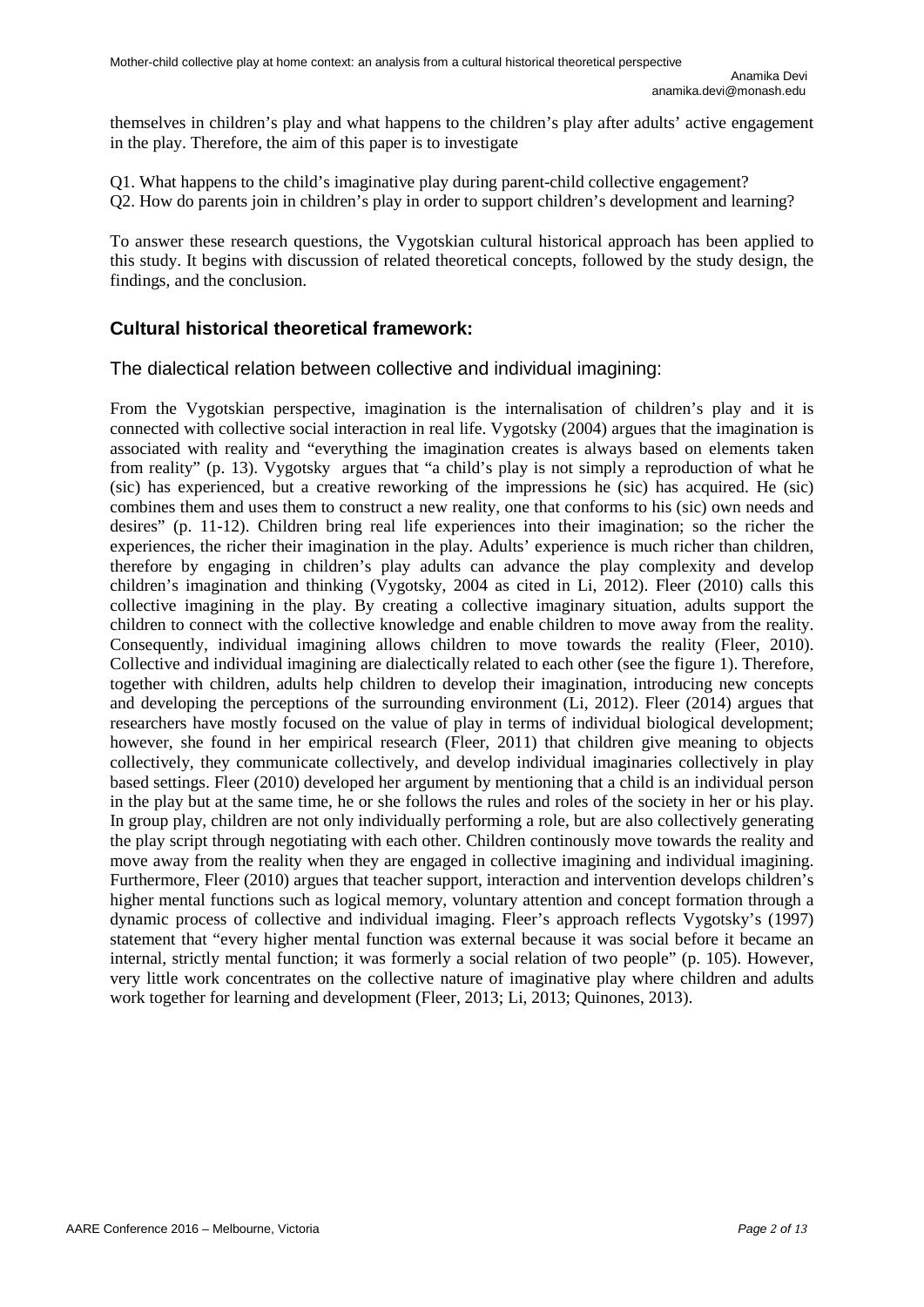

*Figure 1***: Collective and individual imagining (Fleer, 2010, p. 140)**

Kravtsova's (2009) idea of subject positioning:

To understand the idea of adult-child collaboration from a cultural historical perspective, Vygotsky's (1987) concept of Zone of Proximal Development (ZPD) is important to understand where he says, "what the child is able to do in collaboration (with adults or more able others) today he (sic) will be able to do independently tomorrow", p. 211). So, adults or more able others can help children to complete the task if they are unable to do it independently. Kravtsova (2009) have elaborated the concept of ZPD by identifying the importance of subject positioning in the play. She has used the word "subject positioning" to draw attention to the concept of being inside of the play (such as pretending to be a crying patient) and being outside of the play (gathering materials to support the play). She proposed dividing adults' level of participation into different positions while they move inside of the play; such as equal position, under position, above position, children in an independent position from adults, and a 'greater we' position. In joint play, adults make a suggestion by staying in above position, while adults take the lead and instruction from children when they go in under position. Furthermore, when adults and children contribute equally and negotiate with each other to extend the play, then adults are in equal position. In 'primordial we' position, adults show themselves as models to allow children to follow them with the flow of the play, but it is not necessary for young children to understand the storyline of the play. In independent position, adults allow children to actively engage in the play independently but they do not withdraw themselves from the play; rather, physically being present inside of the play. The position of adults in Kravtsova's research is considered in pair pedagogy context. We have used the concept of "subject positioning" in the context of adult-child interactions in imaginary play situation instead of pair pedagogy (adult-adult-child) approach in teaching–learning situation. Kravtsova's (2009, p. 22-23) theoretical concept of "subject positioning" in relation to adults' position in children's play and Fleer's (2010, p. 140) idea of "collective and individually imagining" will be used in our analysis to answer the research questions of this paper.

# **Study design:**

This paper particularly focuses on how parents position themselves inside of the children's imaginative play to develop children's theoretical understanding and to support the development of the play complexity itself. Drawing upon cultural historical theory, we have employed Hedegaard's (2008b) dialectical-interactive methodology, where the first author researcher has positioned herself as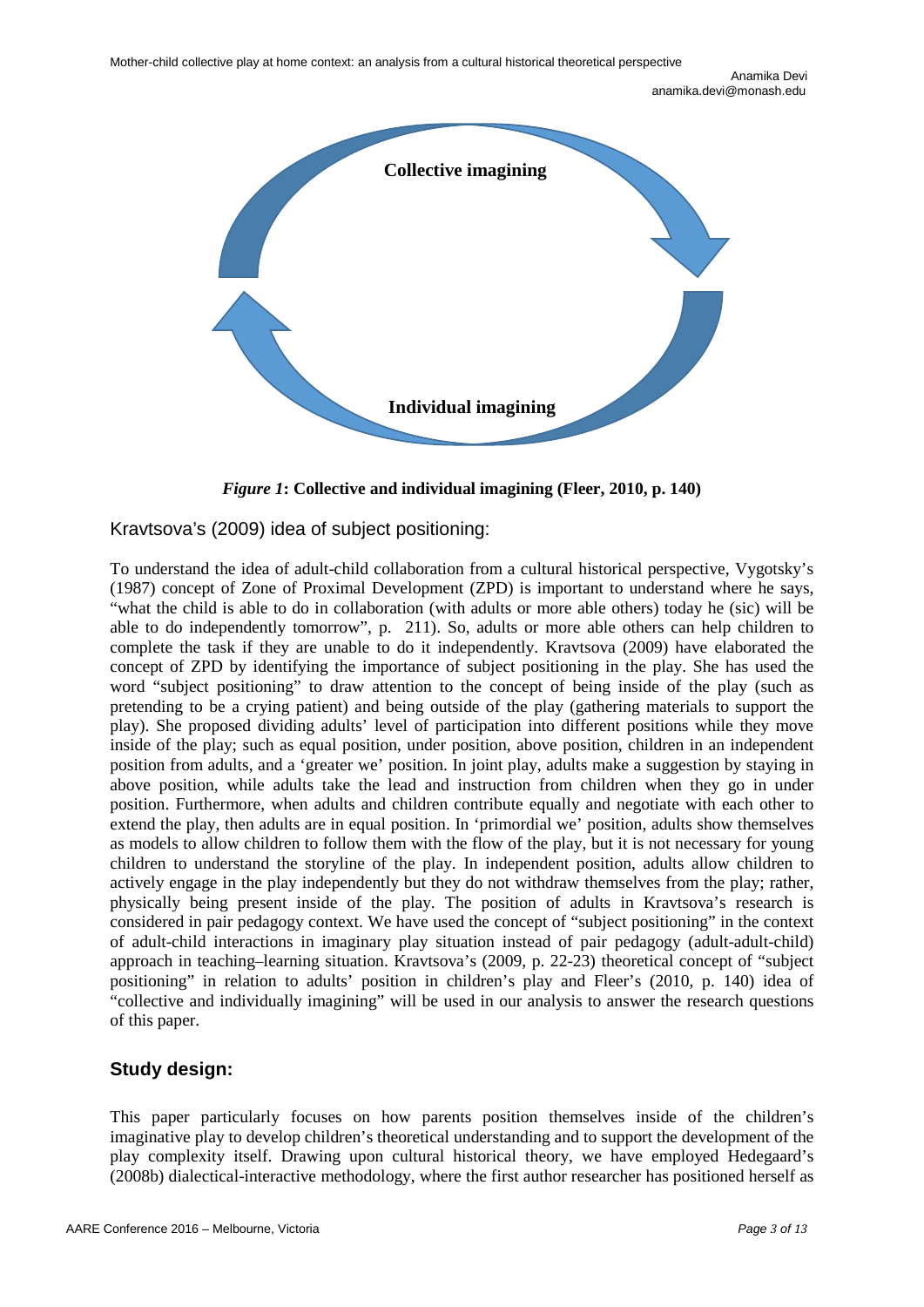a partner with the participants of the activity to carry out a deeper examination of the entire situation. In this way, it was possible for her to take dual positions as a researcher and as a research participant. Additionally, she kept in mind not to take the authority of the other participants or direct the play situation, but rather engage with participants as a member of the community (Hedegaard, 2008b) by letting them know of her role as researcher. In this study she did not dismiss her position but rather participated in the situation as a researcher to understand the participants' intentions and social interactions.

#### Sample:

The data were gathered from four focus children and their familes in Victoria, Australia. In total 17 hours of data has been collected from four focus children (two boys and two girls), including their family members, in an everyday family environment. There were three visits made to each family. This paper has a particular focus on Jay (pseudonym used, age five years old during the data collection) and his mother's collective engagement in the play in a home setting. He has a sister, Joya, two years his junior (pseudonym used). The parents did their higher study in India and they migrated to Australia nearly six years ago. Jay attends a preschool between 9am to 4pm four days a week. According to his mother Dipa (pseudonym used), Jay talks little and loves to play by himself. As both parents work they cannot get much time to involve themselves in Jay's play at home. Sometimes he plays with his younger sister Joya, but this is very rare.

#### Data generation:

Influenced by a cultural historical methodology, the data was generated through a visual digital methodological approach in everyday family life settings (Fleer, 2014). We have collected data through video camera, still camera, audio recorder and field notes. The data has been collected during Jay's free play situation in the home setting. There were two video cameras used in the research sites: one camera placed on a tripod to capture the entire situation of mother-child joint play, and another roaming camera captures participants' facial expressions, interactions and engaement with the play situation. Video data and field notes have been collected for Jay over three weeks (one day per week) and later all the raw data has been categorised and transferred on to a secured hard disk drive for analysis.

### Data analysis:

At the beginning of the data analysis, a large number of videos were transcribed and generated into video clips according to research questions and themes. We have employed Hedegaard's (2008a) three levels of interpretations: commonsense, situated practice and thematic for our data analysis. For the commonsense interpretation, we have analysed a single video clip in written form to extract Jay and his mother's collective interaction and intervention in a play based setting. Then in the situated practice interpretation, a series of video clips that linked with a similar pattern of play based settings of Jay and his mother have been analysed for confirming Jay and his mother's collective engagement in the play. Finally, the third level helps us to bridge the theory and the practice to answer the research questions. For example, on the thematic level, kravtsova's (2009) theoretical concept of "subject positioning" and Fleer's (2010) idea of "collective and individually imagining" helps to conceptualise the idea of how these theoretical concepts (theory) will be used to analyse Jay and his mother collectively engaging in the play (practice).

### **Findings: an example of Jay and his mother's collective play in a home setting**

Jay is trying to make a slide for cars. First he joined some blocks together and put a slide on top of the blocks. He was trying to put a sloped plastic frame to create a slide which would start from the end of the slide. He needed support to lift the sloped frame and was struggling to solve the problem but did not ask for any help from his mother. His mother was sitting next to him. According to his mother Jay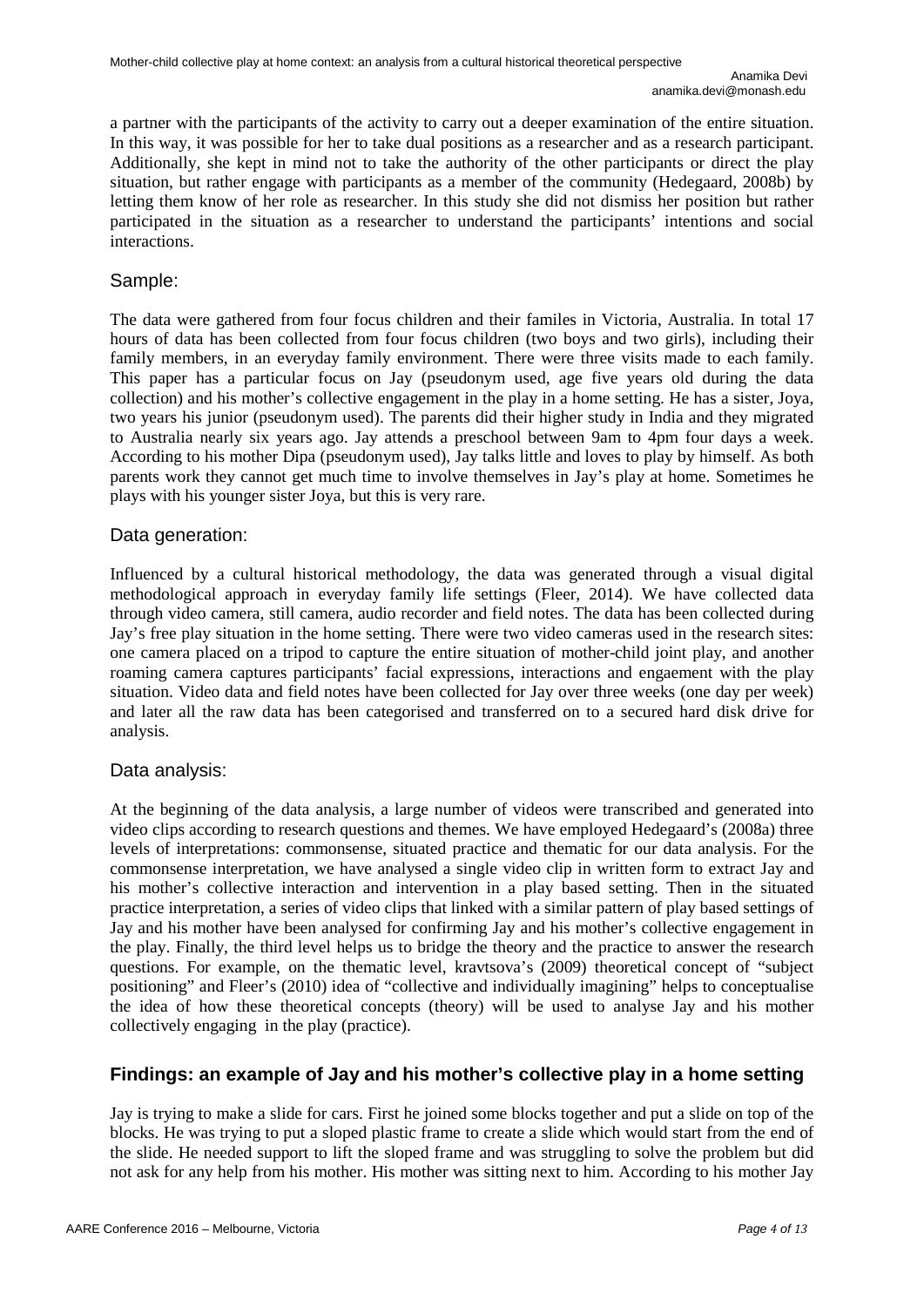loves this type of construction play and he uses Lego or blocks to make a car slide. He plays by himself but is happy to get help from his parents, although he does not like any intervention from his younger sister during his play. We have provided the play scenario with a few images to help visualise the entire situation of the play.

Dipa (mother): What are you making?

Jay: I want my cars to slide down. *(Shows a sloped frame to put at the end of the slide)*

Dipa: ok, but your slide is too high from the ground. Put it down a bit.

Jay: No.

Dipa: Then you have to put some more blocks at the end of the slide to lift the sloped frame. It needs to be at the same height. *(Dipa helps him to put the blocks together to lift the frame up.)*



### *Figure 2:* **Dipa is showing Jay that the sloped frame needs a straight support to touch the slide**

Dipa: See Jay, the slide is too high so the sloped frame can't touch its edge. We have to put more blocks underneath the frame. Is it ok now? *(Places the frame near the slide, but the sloped frame did not touch the slide properly and there was a gap between them)*

Jay: No, it is not ok. The car cannot go, it will get stuck here *(Points to the gap).*

Dipa: Ok *(Smiling)*, then we have to adjust the level of blocks to remove the gap.

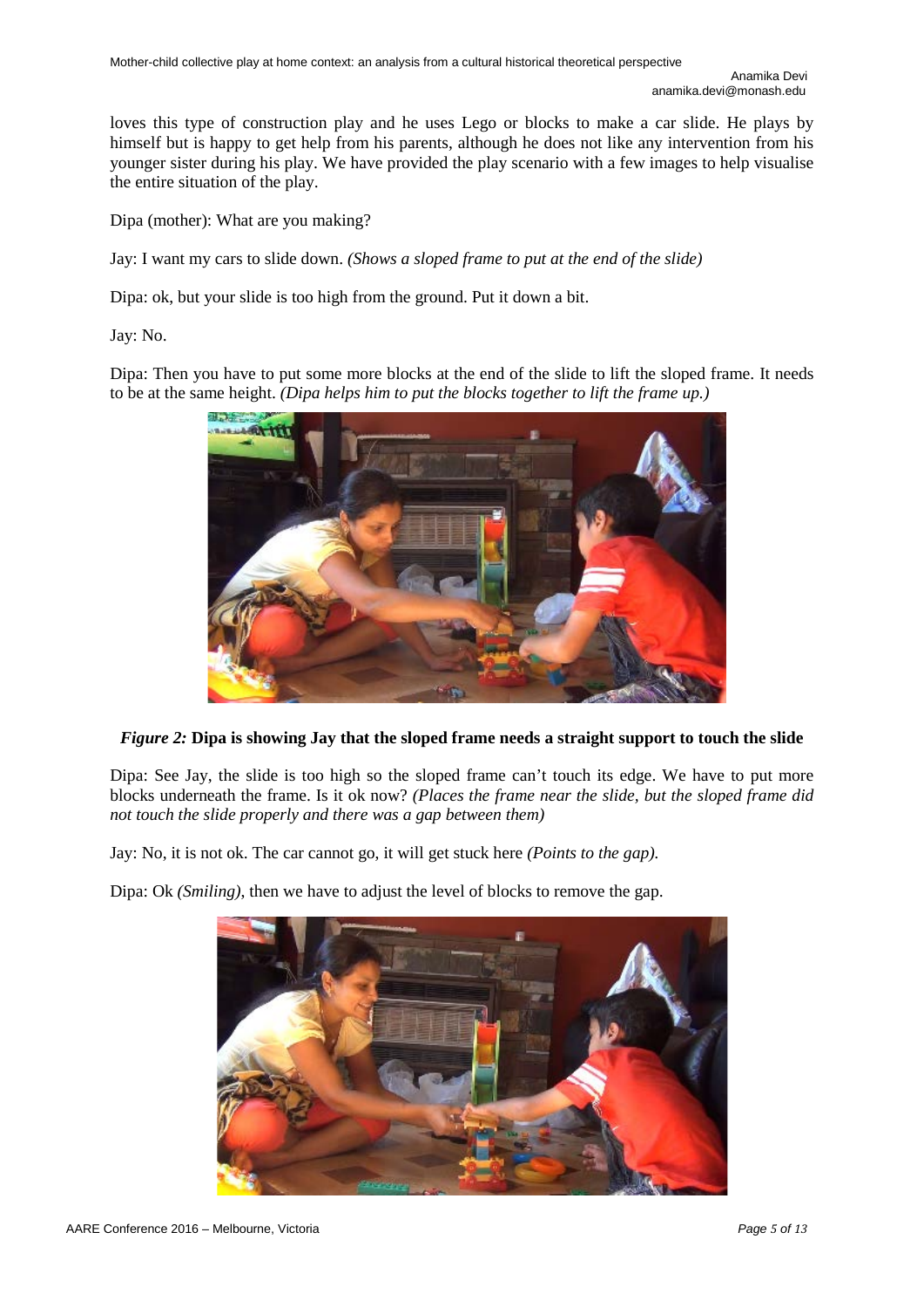### *Figure 3:* **Jay has identified a gap between the slide and the sloped frame**

They were collectively placing some blocks and taking out some blocks from under the slide to make the adjustment. After a couple of attempts, the sloped frame and the slide touched each other without any gaps.

Dipa: Now what?

Jay: I want to put something in here *(Pointing to the end of the sloped frame)* to make a slide and car will go.

Researcher: What do you want to make?

Jay: "Car track". I got an idea. *(Bringing some connectors to make a slide)*

They made a slide structure by joining connectors and were working together to put that at the end of the sloped frame. But it was not working and was falling down. Dipa proposed putting a straight support under the connectors. Jay added a teapot to support it, but this did not work.

Dipa: No, Jay. It is not working.

Jay was becoming frustrated when it was not working. His younger sister Joya was putting some connectors in and was trying to help them but Jay became angry. Dipa put Joya on her lap and Joya watched their collective construction.

Dipa: What about you bring your plastic ladder and put that at the end of the sloped frame.

*(Jay accepts Dipa's proposal. He brings the ladder and his dominoes box from their room.)*



*Figure 4:* **Jay and Dipa collectively extending the play by implementing the idea to using ladder and dominoes**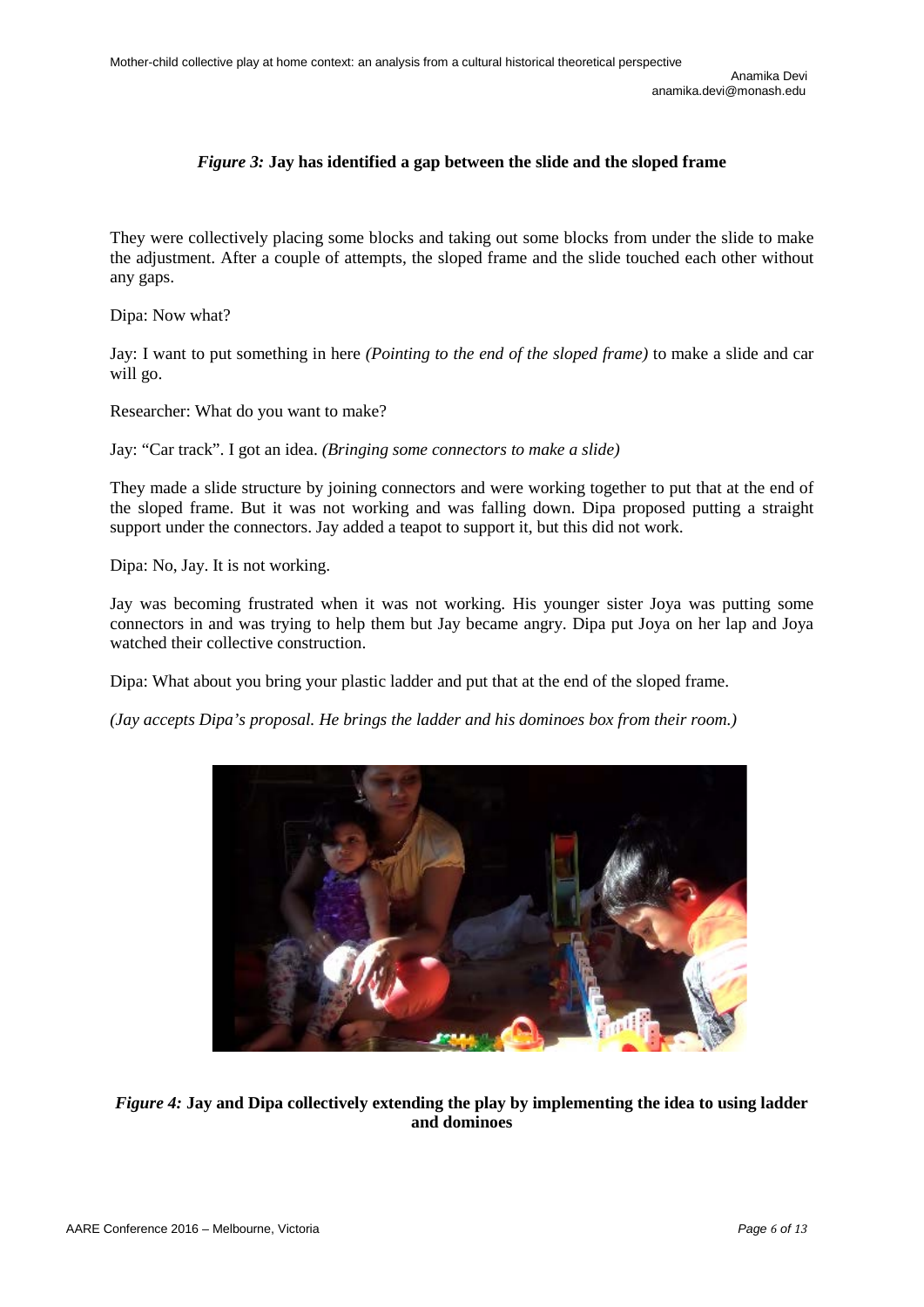Dipa: See, now it will work *(Puts the ladder at the end of the frame)*. Now you can put a car on the slide.

Jay: No, wait. I want to put dominoes on the ladder.

Dipa: If you put dominoes on top of the ladder then how will the car go through the ladder?

Jay: No, the cars will hit back of the dominoes and they will fall all together. *(Pointing to one of the dominoes. Puts a plastic bridge at the top of the ladder and starts to place the dominoes one by one.)*

Dipa: But the car won't be able to go top of the bridge.

Jay: No, car will stop here. *(Pointing to the end of the ladder)*

Dipa: Ok, I got it. The car will stop at the end of the bridge and will hit the dominoes of the bridge.

Jay: Yes.

The dominoes were falling again and again. Jay became frustrated but Dipa proposed to help him and they finished placing all the dominoes successfully. At the end of their play, Jay put the cars on the slide and the cars slowly hit the dominoes of the ladder and the ladder's dominoes hit the dominoes of the bridge. Jay and Dipa smiled and gave each other a 'high five'.



#### *Figure 5:* **Their collective engagement in imaginative construction play promoted a play based learning environment**

### **Analysis and discussion:**

Collective engagement of Jay and his mother (Dipa) in imaginative constructive play:

At the beginning of the play, Jay was struggling to place the sloped frame and could not solve the problem by himself. Dipa took the initiative to join in his play, which motivated Jay to continue the play. (Even though he did not ask for any help from Dipa, he was happy to welcome his mother into his play.) However, the question here is: Where did his idea of 'building car track' come from? According to Dipa's response in the interview, Jay loves playing with a variety of cars, Lego, blocks, and he loves to watch the TV show 'Mister Maker' (art and craft show) on the ABC channel. From her point of view, these two experiences motivated him to construct this type of car track or skate park. She also mentioned that Jay makes car track in his preschool too. Dipa's comments and the above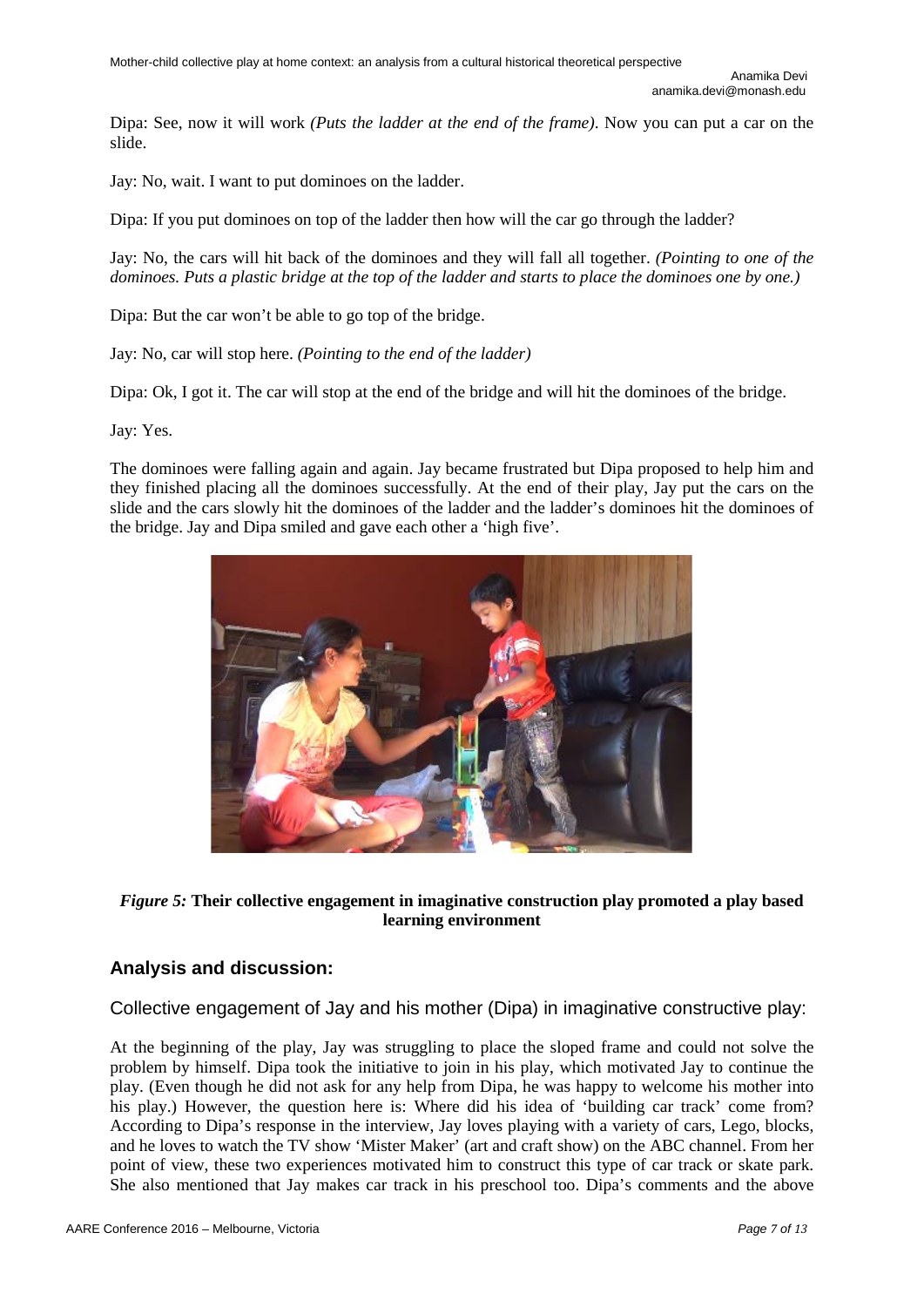example demonstrate that his conscious acts (trying to make the slide) in an imaginary situation have been drawn from real life experience. In line with Vygotsky's (2004) argument, Jay's constructive play was not simply a reproduction of what he has experienced from a TV show; rather, he creatively combines his favourite toys, cars and blocks to construct a big car slide. Jay was not able to work out how to put the sloped frame next to the slide, and his unsuccessful attempt gave the opportunity to Dipa to respond to his actions and take an active role in his play. To solve the problem, Dipa's different proposals (put the slide down or put some blocks under the frame to lift it up) extended their imaginative space and developed the play itself (Hakkarainen & Bredikite, 2010; Hakkarainen, 2010; Bodrova 2008; Lindqvist, 1995). Dipa's continous interaction ("We have to put more blocks underneath the sloped frame") and asking questions ("Is it ok now?") created the opportunity for Jay to do brainstorming to solve the problem. Their collective experiences and actions were associated with how to make a slide without any gap between the slide and the sloped frame. Dipa's interaction and actions were helping Jay to develop his individual imagination and allow him to think more deeply about the technical-constructive or building activity that he experienced in the real world (Fleer, 2010). Moreover, collective imagination (putting some blocks to lift the frame up and trying to reduce the gap between the slide and frame) was extending the play, while Jay proposed to add the dominoes in his play or use a bridge to extend the slide from the end of the sloped frame (Fleer, 2010).

Dipa was actively helping Jay to develop his mathematical understanding by showing the measurement of the height between the slide and the sloped frame. She used some words such as 'lift', 'high', 'underneath' and 'level' to support Jay's conceptual development. At the same time, she gave the opportunity to Jay to see how to reduce the gap between the slide and the frame using the blocks. Jay was supported by Dipa to pay attention to what type of support they needed to make a big slide. Collectively they were moving away from reality and developing their imagination in making a big slide, at the same time as they were moving towards reality by exploring different ideas (for example using a ladder to make the slide or using a mathematical measurement to reduce the gap between the slide and the sloped frame), which is in fact associated with technical constructive knowledge. As a result their play became more complex and constructive through their collective imagining, which was developing Jay's individual imagining (Fleer, 2010). As this above example clearly shows, Dipa and Jay's negotiation and discussion about what to use to make the slide and how to use the the objects to extend the slide is based on their shared thinking, which is not only enhanced the ability of Jay's individual imagination (using dominoes), but also generated the understanding of new scientific concepts such as a '**cause and effect relationship'** ("Car will hit back to dominoes and will stop behind the dominoes"). Dipa gave the opportunity to Jay to think about a cause-effect relationship when she asked the question "If you put dominoes on the top of the ladder then how will the car go through the ladder?" The scientific reasoning of the cause effect relationship became evident through Jay's answer: "No, the cars will hit back of the dominos *(one event - the cause)* and they will fall all together" *(makes another event happen- the effect)* of their shared imaginations. Through their collective imagining, Dipa was developing Jay's individual imagining, developing the complexity of the play, developing the understanding of abstract thinking (spatial concepts; cause-effect relationships) and developing the perception of the surrounding world. This is presented in figure 6 below.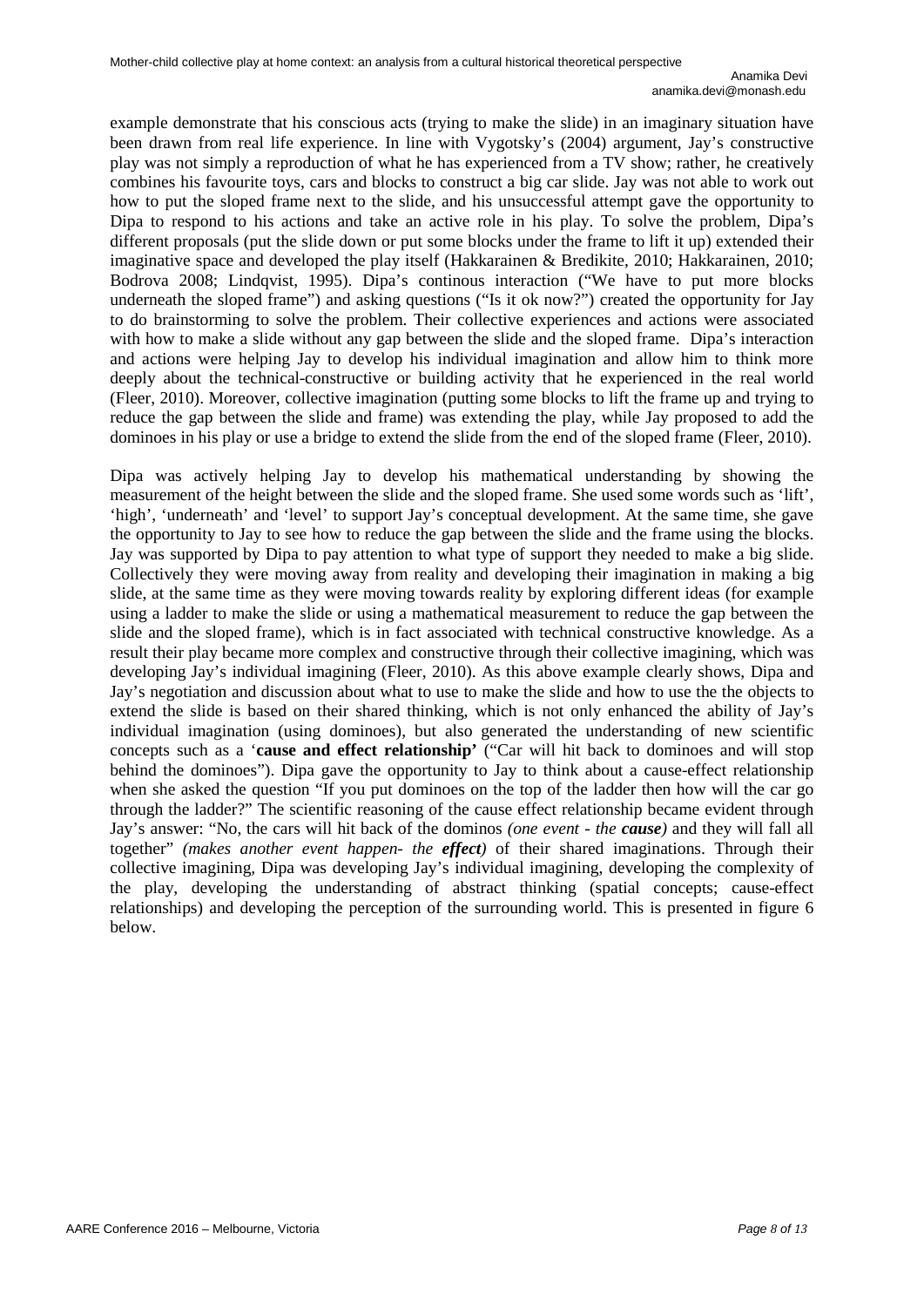

*Figure 6***: Jay and his mother's collective play supports Jay's development and learning (Fleer, 2010, p. 140)**

Dipa's active participation and interactive support in Jay's imaginative constructive play:

We have found in our data that Dipa positioned herself inside of Jay's imaginative construction play from the very beginning of the play. She took the opportunity to go inside of the play as a play partner. Her role was not limited by asking questions, providing materials or giving suggestions, rather she actively supported Jay by building the slide together and by discussing her understanding with Jay. Dipa took dual positions in the play: she was associating her previous experiences by being outside of the play and at the same time developing Jay's individual imagining by being inside of the play. By moving inside of the play, Dipa was able to understand Jay's play theme and was able to develop the complexity of the play. Based on Kravtsova's (2009) concept of "subject positioning"in adult-child interactive approach, we have found Dipa positioned herself from various angles to extend the play. At first, Dipa placed herself in the position of 'above' to Jay, by proposing to put the slide down or lift the sloped frame to bring them to the same level. This expanded Jay's thinking and give the opportunity to let him express his thinking. She also proposed bringing a ladder to replace the connectors by being in the above position. By positioning herself in the 'above' position, each time Dipa mentioned different mathematical words 'high', 'low', 'level', 'under', 'remove' and 'lift' to develop Jay's theoretical understanding of 'measurement'.

Dipa was trying to establish her understanding through negotiation with Jay and positioned herself in the 'equal' position. This position allow her to negotiate with Jay, for example she was developing Jay's imaginative thinking by asking questions about how the car would go if dominoes were placed on the ladder and by rejecting the idea of using connectors to make the slide. In this sense, Dipa did not give any direct instructions to Jay; rather, she gave the opportunity to Jay work along with her equally through her actions (listening, responding and enquiring) and interactions.

Furthermore, Dipa went in 'under' position when she asked Jay "Is it ok now?" (by putting the frame near the slide, or "Now what?" She provided Jay with a chance to expand his imagination, to lead the play and to share his idea to make the slide. This moment gave the opportunity to Jay to make the decision to extend the next step of the play. Jay attempted to bring new ideas, for example bringing dominoes and a bridge into his play enhanced the possibility of development of his problem solving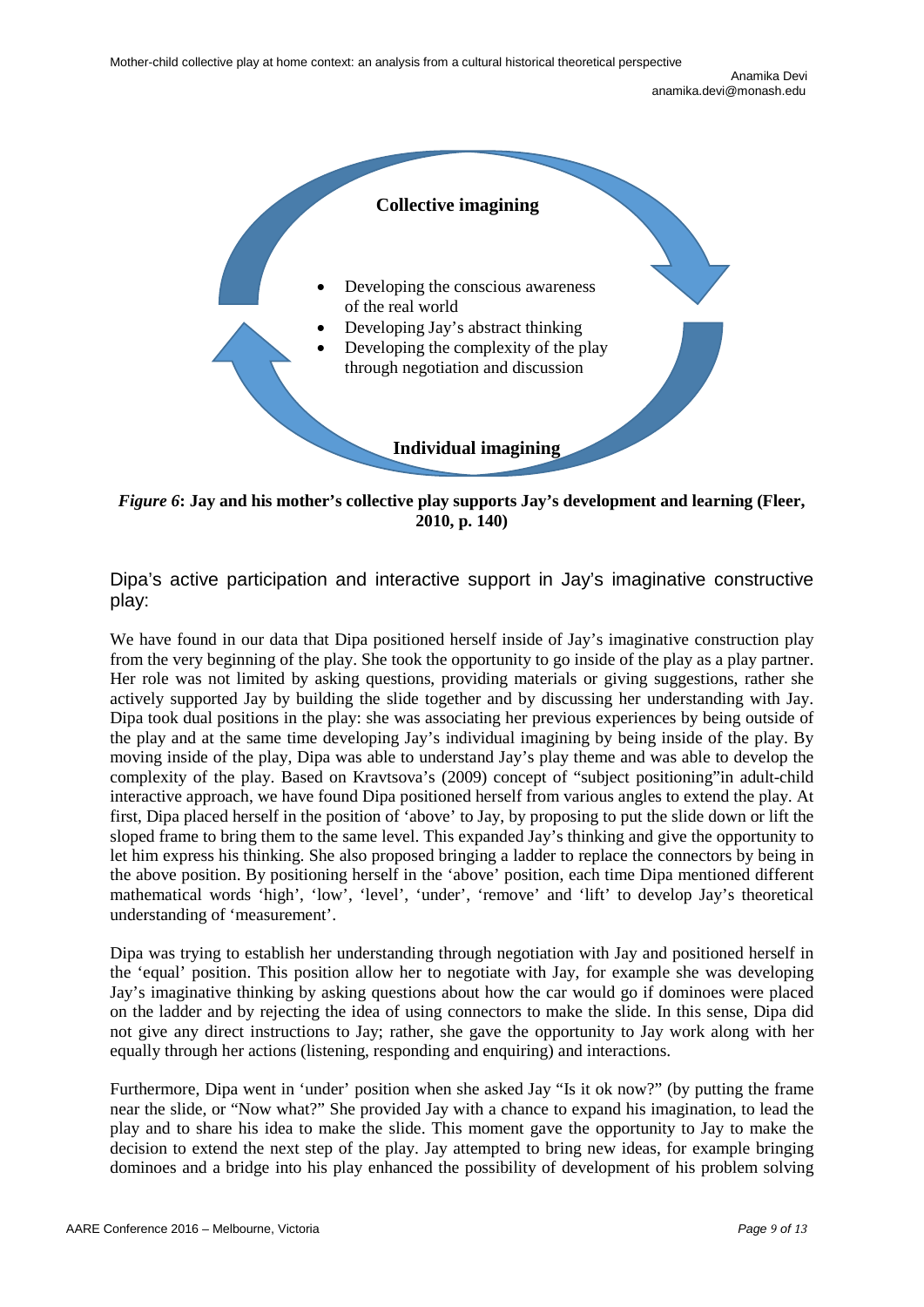skills and innovative skills. Dipa also provided a situation which allowed Jay to think independently, find the problem independently and expand the play independently. Dipa did not withdraw herself from the play; rather, she was physically present inside the play (Kravtsova, 2009). Finally, Jay's younger sister Joya was also involved in the middle part of the play. She imitated her mother's actions and placed some connectors to make the slide. Jay, however, was not happy about her involvement and could not engage Joya in such complicated constructive play because her developmental level was insufficient to join in this play. Dipa provided a situation which allow Joya to go in the 'primordial we' position. Instead of withdrawing Joya from the play Dipa let Joya sit on her lap and allowed her to observe the play.

To summarise, in this example of Jay's play with his mother, it is evident that they collectively and imaginatively explored the technique of constructing a slide and at the same time Dipa supported development of Jay's problem solving skills and abstract knowledge. Dipa's consciously created different positions inside of the play allowed her to develop the play maturity through the dynamic process of the dialectical relationship of collective and individual imagining. She took an 'above position' to develop Jay's scientific and mathematical concepts (cause-effect relationship and measurement), an 'equal' position to negotiate how to build the slide and an 'under' position to allow Jay to lead the play independently. The paper shows the ways in which Dipa communicated with Jay made a difference to Jay's development and learning, which is different from the traditional pedagogical practice of early childhood education; that is, not to be involved in children's play and let them explore the world freely. This paper shows that Dipa's active involvement in the play and taking different positions inside of the play (above, equal, under, let children play independently and primordial we positions) actually supported Jay's development and learning. Dipa's actions and interactions encouraged Jay to develop the theoretical understanding of cause-effect relationship and also develope his problem solving ability. Moreover, this paper also shows, as a consequence of Jay and his mother's collective imagination, there was development of the imaginative play itself, which laid the foundations of Jay's individual imagining.

# **Conclusion**:

There are two major outcomes of this study. The first finding shows that the mother-child's collective engagement develops the complexity of the play itself and promotes children's development and learning. Inspired by Vygotsky's (2004) idea of dialectical relations between imagination and reality, Fleer's (2010) concept of "collective and individual imagining" provides a new dimension to researching parent-child joint play in an imaginary situation. A large number of studies have shown why adults' interactive approach is important and how adults support children's development and learning. However, this study goes further and shows what happens to the play when adults and children are collectively engaged in the play. Dipa's support in Jay's constructive imaginative play did not only develop the play itself but also provided the platform for Jay to develop his individual imagining. Collectively moving in and out of an imaginary situation allowed Jay and his mother to engage in collective discussion, for example, how to reduce the gap between the slide and the sloped frame, and what to include to extend the slide, and this provided the foundation for supporting Jay's conceptual development which helped him to make sense of the world (Fleer, 2013).

The second finding shows that in order to support Jay's learning and development Dipa was active in the play, and she was moving outside the play while using her existing knowledge and simultaneously moving inside the play while engaging in the constructive play along with Jay. By applying Kravtsov's (2009) conception of subject positioning in this study, it was possible to analyse Dipa's different positions in the play. As an active participant in the jointly constructed play, Dipa was able to apply different strategies such as negotiating, questioning and letting Jay lead the play, which encouraged Jay to explore the concepts and expand the play. This finding brings new insights into how parents can position themselves in children's play to support their development and learning in a home context.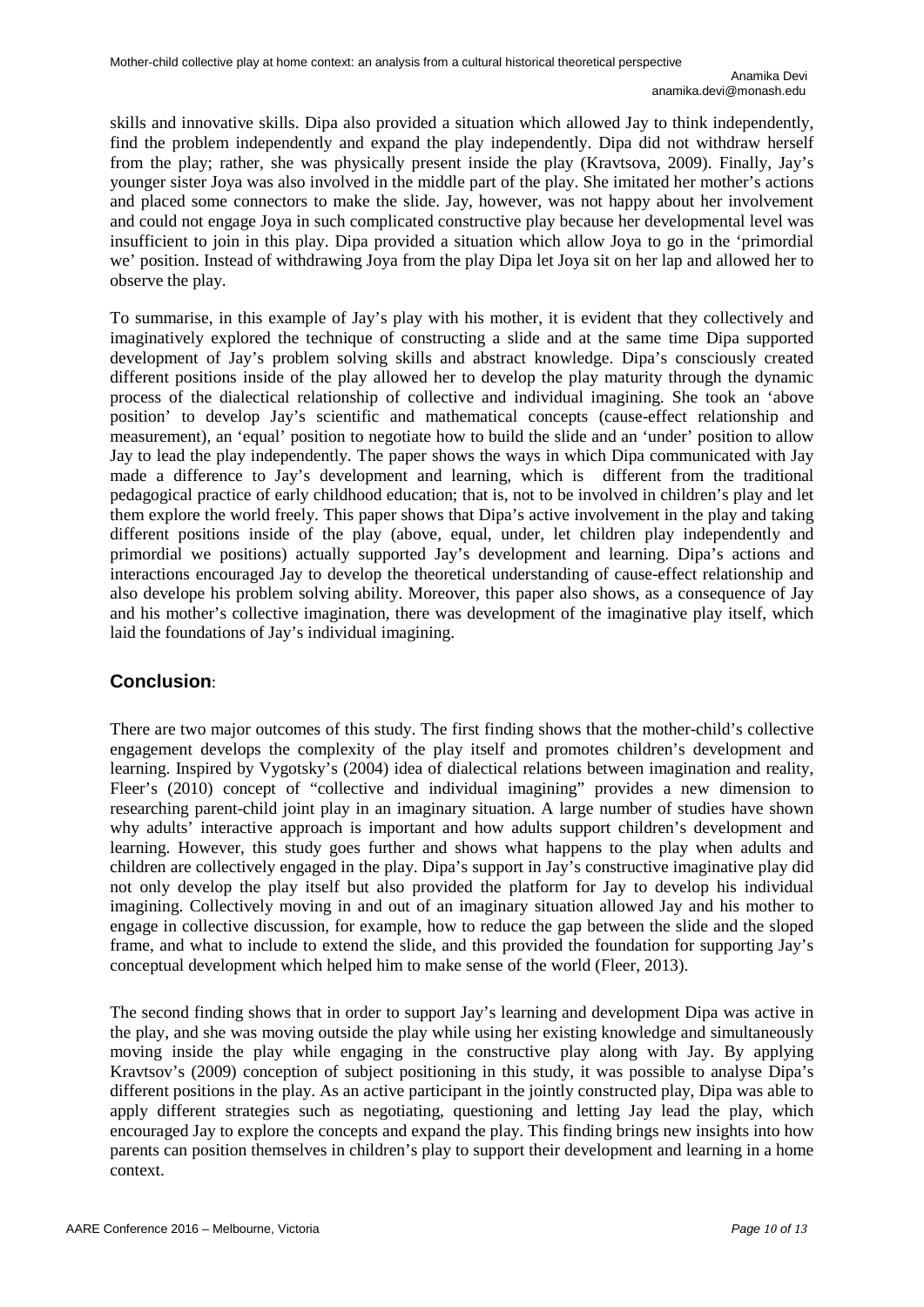This study makes a contribution to early childhood education because it shows how Kravtsova's (2009) "subject positioning'" concept and Fleer's (2010) idea of "collective and individual imagining" has been used to analyse adult support in family play pedagogical practice. This study dismisses the traditional view of children's play in order to adults' engagement, where children's play has been regarded as a pleasurable free activity into which adults have little input. We argue that Dipa's active involvement inside of the play as a play partner created the possibility for her to develop Jay's abstract thinking and at the same time develop the play itself. We recommend that further study needs to be conducted in order to understand parental support in children's play in relation to the concept of being inside and outside of the play.

**Acknowledgement:** The authors would like to express their sincere gratitude to children and parents who participated in this study. Special thanks to the Cultural-historical research community for their valuable feedback on this manuscript.

# **References:**

- Alcock, S. (2010). Young children's playfully complex communication: distributed imagination. *European Early Childhood Education Research Journal*, *18*(2), 215-228
- Björklund, C. (2010). Broadening the horizon: toddlers' strategies for learning mathematics. *International Journal of Early Years Education*, *18*(1), 71-84.
- Bodrova, E. (2008). Make-believe play versus academic skills: a Vygotskian approach to today's dilemma of early childhood education. *European Early Childhood Education Research Journal*, *16*(3), 357-369.
- Bredikyte, M. (2011). The zones of proximal development in children's play, University of Oulu, Faculty of education, Oulu.
- Chen, F. (2015). Parents' perezhivanie supports children's development of emotion regulation: a holistic view. *Early Child Development and Care, 185*(6), 851-867*.*
- Degotardi, S. (2010). High-quality interactions with infants: relationships with early-childhood practitioners' interpretations and qualification levels in play and routine contexts. *International Journal of Early Years Education*, *18*(1), 27-41.
- Devi, A. & Fleer, M. (2015). Research trends in young children's conceptual development: a systematic analysis of the literature, paper presented at  $16<sup>th</sup>$  PECERA International conference, Sydney, Australia.
- Elia, I., & Evangelou, K. (2014). Gesture in a kindergarten mathematics classroom. *European Early Childhood Education Research Journal*, *22*(1), 45-66.
- Fleer, M. (2010). *Early learning and development: Cultural-historical concepts in play*. New York: Cambridge University Press.
- Fleer, M. (2011). Kindergartens in cognitive times: Imagination as a dialectical relation between play and learning. *International Journal of Early Childhood Education*, *43*, 245-259.
- Fleer, M. (2013). Collective Imagining in Play. In I. Schousboe and D. Winter-Lindqvist (eds.), *Children's play and devlopment, international perspectives on early childhood education and development*, (pp. 73-87). Springer publication.
- Fleer, M. (2014). *Theorising play in the early years,* NewYork:Cambridge University Press.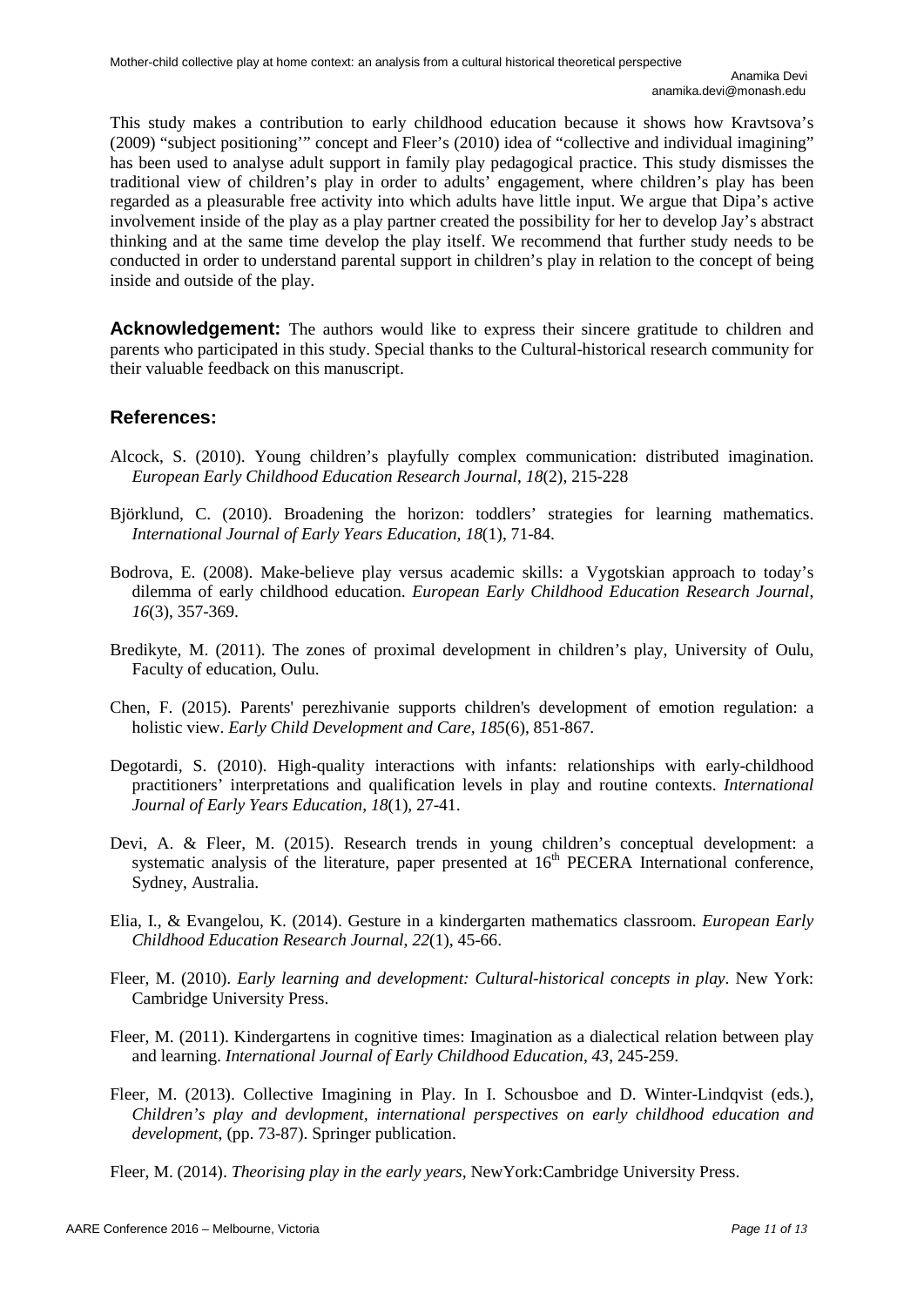- Fleer, M. (2014). Beyond developmental geology: A cultural historical theorization of digital visual technologies for studying young children's development. In M. Fleer & A. Ridgway (Eds.), *Visual methodologies and digital tools for researching with young children* (25-56), Cham, Switzerland: Springer.
- Gjems, L. (2010). Teachers talking to young children: invitations to negotiate meaning in everyday conversations. *European Early Childhood Education Research Journal*, *18*(2), 139-148.
- Gjems, L. (2011). Why explanations matter: a study of co-construction of explanations between teachers and children in everyday conversations in kindergarten. *European Early Childhood Education Research Journal*, *19*(4), 501-513.
- Hakkarainen, P. (2010). Cultural-historical methodology of the study of human development in transitions. *Cultural-historical Psychology*, *4*, 75-89.
- Hakkarainen, P., & Bredikyte, M. (2010). Strong foundations through play based learning. *Psychological Science and Education*, *3*, 58-64.
- Hakkarainen, P., Bredikyte, M., Jakkula, K., & Munter, H., (2013). Adult play guidance and children's play development in a narrative play-world. *European Early Childhood Education Research Journal*, *21*(2), 213-225.
- Hao, Y. & Fleer, M. (accepted in 2016). Creating collective forms of scientific consciousness: A cultural historical study of early learning about Earth and space in the context of family imaginary play. *Asia Pacific Journal of Early Childhood.*
- Hedegaard, M. (2008a). Principles for interpreting research protocol, In M. Hedegaard & M. Fleer (eds.) *Studying Children. A Cultural-Historical Approach,* (pp. 46-64). London: Open University Press.
- Hedegaard, M. (2008b). The role of the researcher, In M. Hedegaard & M. Fleer (eds.) *Studying Children. A Cultural-Historical Approach*, (pp. 202-207). London: Open University Press.
- Kravtsova, E.E. (2009). The cultural-historical foundations of the zone of proximal development, *Journal of Russian and East European Psychology*, *47* (6), 9-24.
- Li, L. (2012). How do immigrant parents support preschoolers' bilingual heritage language development in a role-play context? *Australian Journal of Early Childhood*, *37* (1), 142-151.
- Li, L. (2013). Children's collective imagination in play: A preschooler's bilingual heritage language development. In I. Schousboe and D. Winter-Lindqvist (eds.), *Children's play and devlopment, international perspectives on early childhood education and development*, (pp. 107-125). Springer publication.
- Lindqvist, G. (1995). The aesthetics of play. A didactic study of play and culture in preschools, Uppsala studies in education, 62, Stockholm, Sweden.
- Quinones, G. (2013). Play performance and affect in a Mexican Telenovela. In I. Schousboe and D. Winter-Lindqvist (eds.), *Children's play and development, international perspectives on early childhood education and development*, (pp. 89-106). Springer publication.
- Robson, S. (2010). Self-regulation and metacognition in young children's self-initiated play and Reflective Dialogue. *International Journal of Early Years Education*, *18*(3), 227-241.

Sikder, S. & Fleer, M. (accepted in 2015). The relations between ideal and real forms of small science: